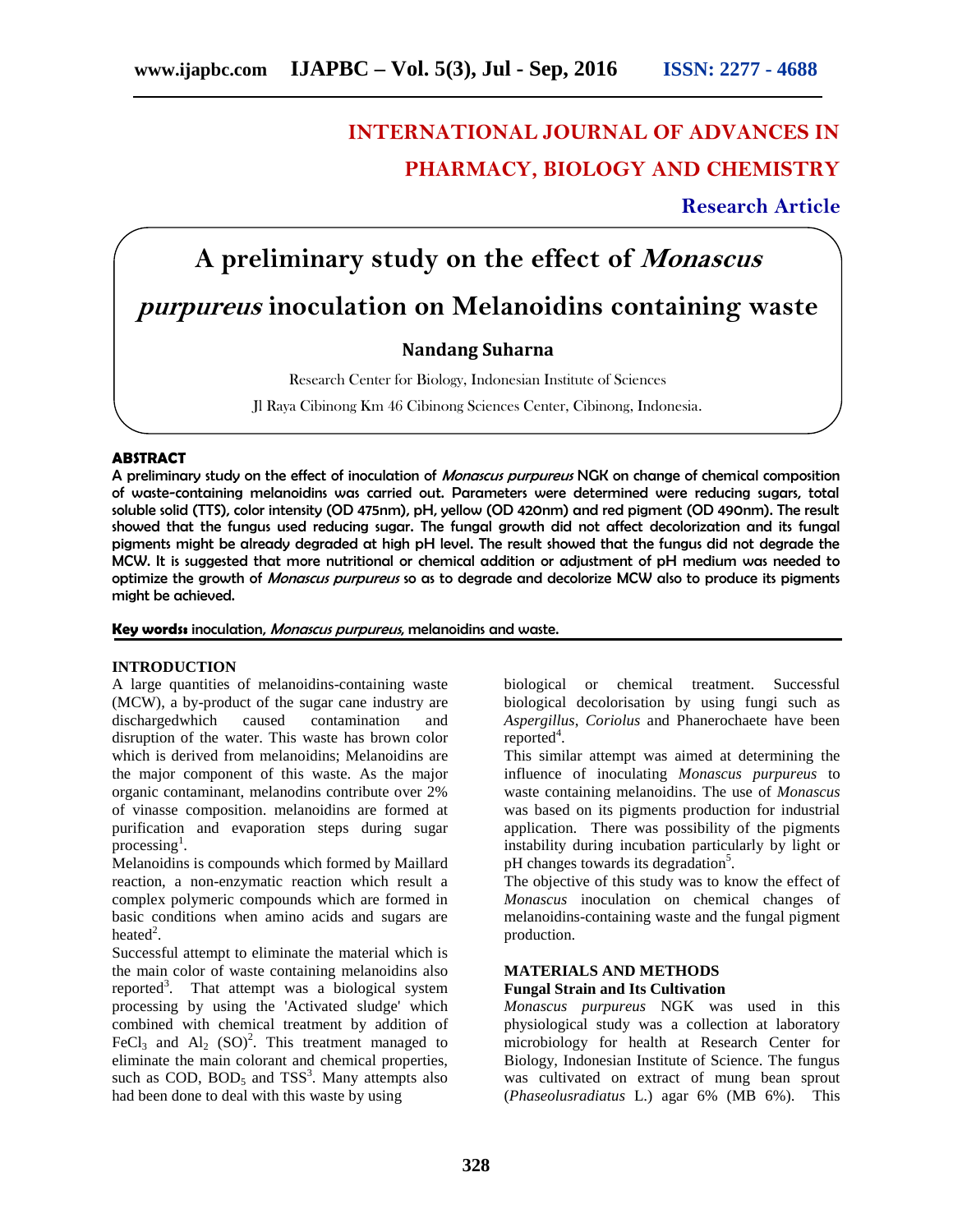fungus was originated from Chinese red rice in Bogor, Indonesia.

### **Inoculum Preparation**

The fungus (*M. purpureus*) was cultivated on Petri plate containing MB 6% medium and incubated for 2 weeks at a temperature of  $25^{\circ}$ C. Fungal inoculum The fungus (*M. purpureus*) was cultivated on Petri<br>plate containing MB 6% medium and incubated for<br>2 weeks at a temperature of 25°C. Fungal inoculum<br>was agar plug form that was made by using a hole puncher  $(0.5 \text{ mm}$  in diameter) at the edge of the actively growing fungal colony.

#### **Melanoidins-Containing Waste**

Melanoidins-containing waste (MCW) was diluted to have three types of waste solutions. First waste solution with water dilution (M) with the level of dilution of 10, 20, 30, 40 and 50% (M10, M20, M30, dilution of 10, 20, 30, 40 and 50% (M10, M20, M30, M40 and M50), the second waste solution diluted with extracts of sprouts (**MB**) with the level of dilution of 10, 20, 30, 40 and 50% (MB10, MB20, MB30, MB40 and MB50), the third diluted with distilled water (M) with the degree of dilution of 10, 20, 30, 40 and 50% (MYP10, MYP20 , MYP30, MYP40 and MYP50) and supplemented with peptone  $(0.17\%)$  and yeasts extract  $(0.17\%)$ . All treatments were made in 250 ml of Erlenmeyerflask with each containing 150 ml of MCW solution. All cultures agitated by rotary shaker at room temperature and incubated for six months. with extracts of sprouts (MB) with the level of<br>dilution of 10, 20, 30, 40 and 50% (MB10, MB20,<br>MB30, MB40 and MB50), the third diluted with<br>distilled water (M) with the degree of dilution of 10,<br>20, 30, 40 and 50% (MYP10, flugge was originated paper (mg). Weights with constant by registered by the produced paper that is a set of the big weight produced paper that the constant weight by the constant weight by the constant weight by the cons

#### **Parameter Used**

Reducing sugar total soluble solid, color intensity, pH, red and yellow pigments used as parameters for biochemical analysis.

#### **Reducing Sugar Measurement**

Dinitrosalicylic acid (DNS) method is a test reagent that allows detection quantitatively. DNS will reacts with a reducing sugar to form 3-amino-5 nitrosalicylic acid which can measured by using spectrophotometer so the present reducing sugar can be determined of its amount. This DNS method used 0.2 ml of sample pipetted into a clean test tube 0.2 ml of sample pipetted into a clean test tube it<br>containing 1.8 mL of distilled water and 2 ml of DNS T reagent. The test tube was heated in boiling water for 5 minutes which caused the reaction between glucose in the sample with DNS after was cooled to room temperature, the absorbance of the sample was measured at a wavelength of 540 nm by using a UV- Vis spectrophotometer. in a 150 ml of MCW solution. All cultures<br>ted by rotary shaker at room temperature and<br>bated for six months.<br>**inneter Used**<br>acing sugar total soluble solid, color intensity,<br>red and yellow pigments used as parameters for<br>h test tube was heated in boiling water for<br>hich caused the reaction between glucose<br>le with DNS after was cooled to room<br>the absorbance of the sample was<br>a wavelength of 540 nm by using a UV-

#### **Total Suspended Solid**

Total Suspended Solid (s) (TSS) is a residue of total Total Suspended Solid (s) (TSS) is a residue of total solids are retained by a sieve with a maximum particle size of  $2\mu$ m or larger than the size of the colloidal particles. Total soluble solid dry weight was

measured by weighing wastes produced by drying at a temperature of  $105^{\circ}$  C for 24 hours. Samples were filtered by using filter paper that previously weighed. The filter was dried to have constant weight reached at temperature of 105ºC. The weight increase of the filter represents the total suspended solids (TSS). The value of TSS was calculated the difference between the total dissolved solids and total solids following the below formula:

TSS (mg / L) = (A-B) X 1000 / V,

Where, 
$$
A =
$$
 weight of filter paper + dry residue (mg),  
\n $B =$  weight of filter paper (mg);  $V =$  volume of sample (mL)

#### **Color Intensity and pH Color**

The Color Intensity of MCW was measured at OD The Color Intensity of MCW was measured at OD<br>475 nm. Measurement of pH was performed by using a pH meter.

#### **Fungal Pigment Fungal**

Fungal pigments were measured to know the activity of the fungus. As this fungus normally produced red and yellow pigment, measurement was performed at OD 490 nm and OD 420 nm using a spectrophotometer. gal pigments were measured to know the activity<br>be fungus. As this fungus normally produced red<br>yellow pigment, measurement was performed at<br>490 nm and OD 420 nm using a

#### **RESULT AND DISCUSSION AND**

In Table 1 showed the measurement of reducing sugar atinitial condition (before inoculation) that MB had highest content than M and MY. The two later had similar reducing sugar content. The decrease of reducing sugar content of all MCS solution after six month incubation at room temperature. MCS-B which was the MCS with addition of Bean medium (MB) showed the highest decrease of reducing sugar content. (MB) showed the highest decrease of reducing sugar<br>content.<br>The decrease of reducing sugar was indicated the r atinitial condition (before inoculation) that MB<br>highest content than M and MY. The two later<br>similar reducing sugar content. The decrease of<br>cing sugar content of all MCS solution after six residue (mg),<br>
as weight of filter paper (mg);  $V =$  volume<br>
of sample (mL)<br>
tensity and pH<br>
of Sample (mL)<br>
or Intensity of MCW was measured at OD<br>
Measurement of pH was performed by using<br>
er.<br> **igment**<br>
weigement, measu

growth of the *M.purpureus*of all MCS medium after its six moth incubation period.

The Total suspended solid (TSS) of MCS solution (M, MB, MY) varied but tended to decrease (Table 1). (M, MB, MY) varied but tended to decrease (Table 1).<br>1).<br>It was at interest to know correlation between

reducing sugars. After calculation using below formula, the correlation coefficient between reducing sugars decrease and TSS was 0.1469

$$
Correl(X, Y) = \frac{\sum (x - \overline{x})(y - \overline{y})}{\sqrt{\sum (x - \overline{x})^2 \sum (y - \overline{y})^2}}
$$

This calculation result indicated that between reducing sugars decrease and TSS was no correlation.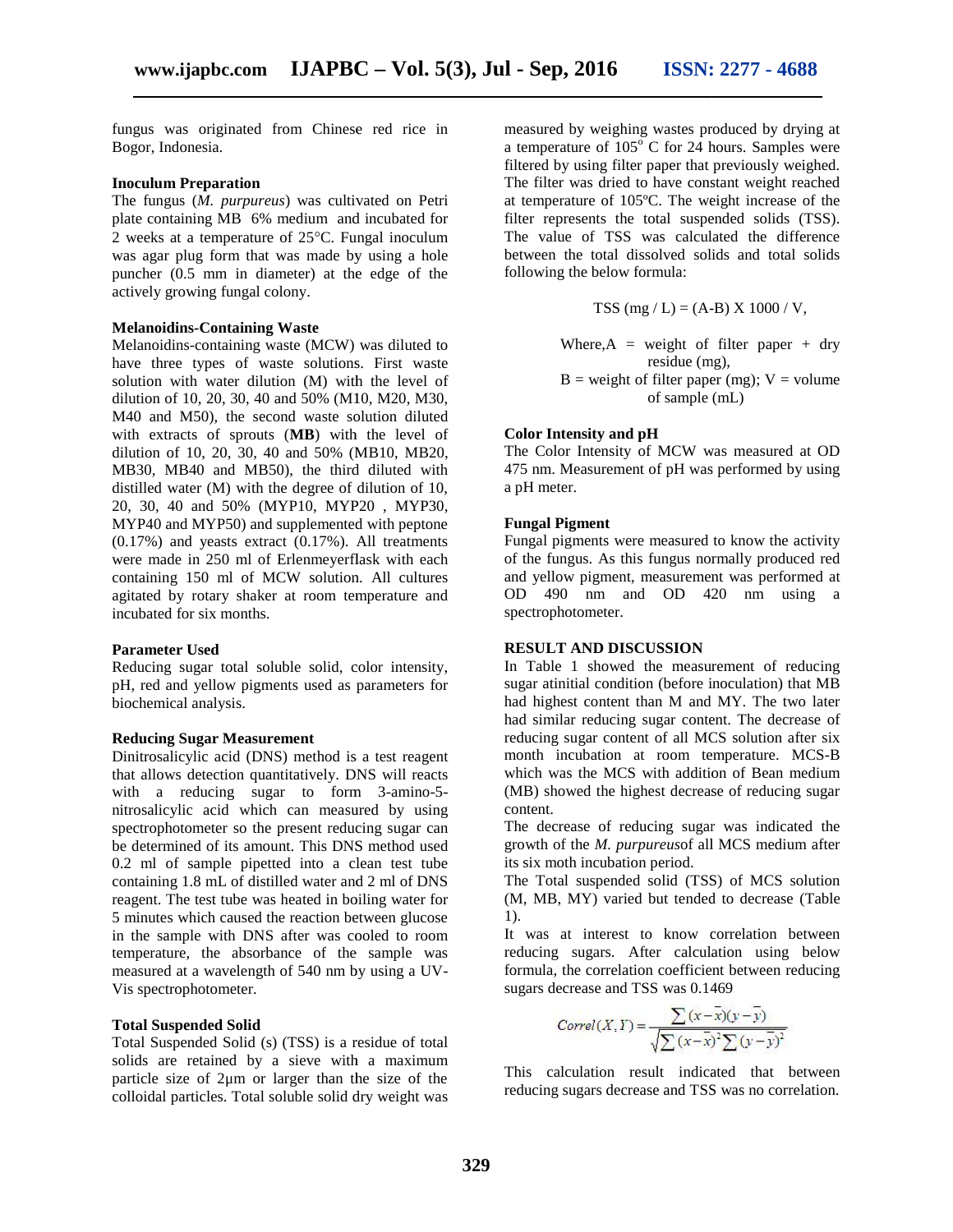This calculation might be not accurate as the reducing sugars, such as glucose were good carbon source for mycelial growth. It was assumed that the

fungal growth was not good so as to increase TSS was slightly affected.

| Table 1                                                                      |  |  |  |  |  |  |
|------------------------------------------------------------------------------|--|--|--|--|--|--|
| The content of reducing sugar, total suspended solid, and color intensity of |  |  |  |  |  |  |
| melanoidins-containing waste medium.                                         |  |  |  |  |  |  |

| <b>Medium</b> | <b>Reducing Sugar</b> |      |               | <b>TSS</b>     |     |               | <b>Color Intensity</b> |      |               |
|---------------|-----------------------|------|---------------|----------------|-----|---------------|------------------------|------|---------------|
|               | <b>Initial</b>        | End  | % of increase | <b>Initial</b> | End | % of increase | <b>Initial</b>         | End  | % of increase |
| M10           | 5.4                   | 2.3  | 57.8          | 0.8            | 1.7 | 52.9          | 2.0                    | 2.1  | 3.5           |
| M20           | 11.3                  | 4.6  | 59.3          | 2.1            | 1.5 | $-40.0$       | 3.0                    | 4.0  | 33.7          |
| M30           | 16.0                  | 8.1  | 49.4          | 4.2            | 5.7 | 26.3          | 3.0                    | 7.0  | 131.7         |
| M40           | 27.4                  | 10.8 | 60.6          | 16.7           | 5.2 | $-221.2$      | 3.0                    | 9.7  | 223.7         |
| M50           | 35.8                  | 14.5 | 59.6          | 16.1           | 9.5 | $-69.5$       | 4.0                    | 13.1 | 227.8         |
|               |                       |      |               |                |     |               |                        |      |               |
| <b>MB10</b>   | 40.9                  | 7.5  | 81.8          | 3.6            | 4.5 | 20.0          | 2.0                    | 5.3  | 167.0         |
| <b>MB 20</b>  | 49.3                  | 8.0  | 83.8          | 7.9            | 6.8 | $-16.2$       | 3.0                    | 7.6  | 153.7         |
| MB 30         | 49.0                  | 5.3  | 89.2          | 1.2            | 2.8 | 57.1          | 3.0                    | 4.8  | 60.7          |
| <b>MB</b> 40  | 52.0                  | 11.0 | 78.8          | 5.6            | 6.5 | 13.8          | 3.0                    | 10.5 | 250.0         |
| MB 50         | 72.4                  | 12.9 | 82.2          | 12.7           | 7.1 | $-78.9$       | 3.7                    | 13.5 | 267.0         |
|               |                       |      |               |                |     |               |                        |      |               |
| <b>MY10</b>   | 6.0                   | 2.1  | 65.0          | 0.3            | 1.2 | 75.0          | 3.0                    | 3.4  | 12.0          |
| MY20          | 13.0                  | 5.0  | 61.5          | 2.1            | 2.8 | 25.0          | 3.0                    | 4.4  | 47.0          |
| MY30          | 19.4                  | 8.0  | 58.7          | 6.2            | 2.8 | $-121.4$      | 3.0                    | 7.0  | 133.7         |
| MY40          | 26.4                  | 12.5 | 52.8          | 14.8           | 4.4 | $-236.4$      | 3.0                    | 19.8 | 560.0         |
| MY50          | 33.0                  | 11.0 | 66.7          | 9.1            | 7.2 | $-26.4$       | 4.0                    | 12.8 | 220.0         |



**Fig. 1 The effect of Monascus inoculation on changes of reducing sugar of MCS Medium**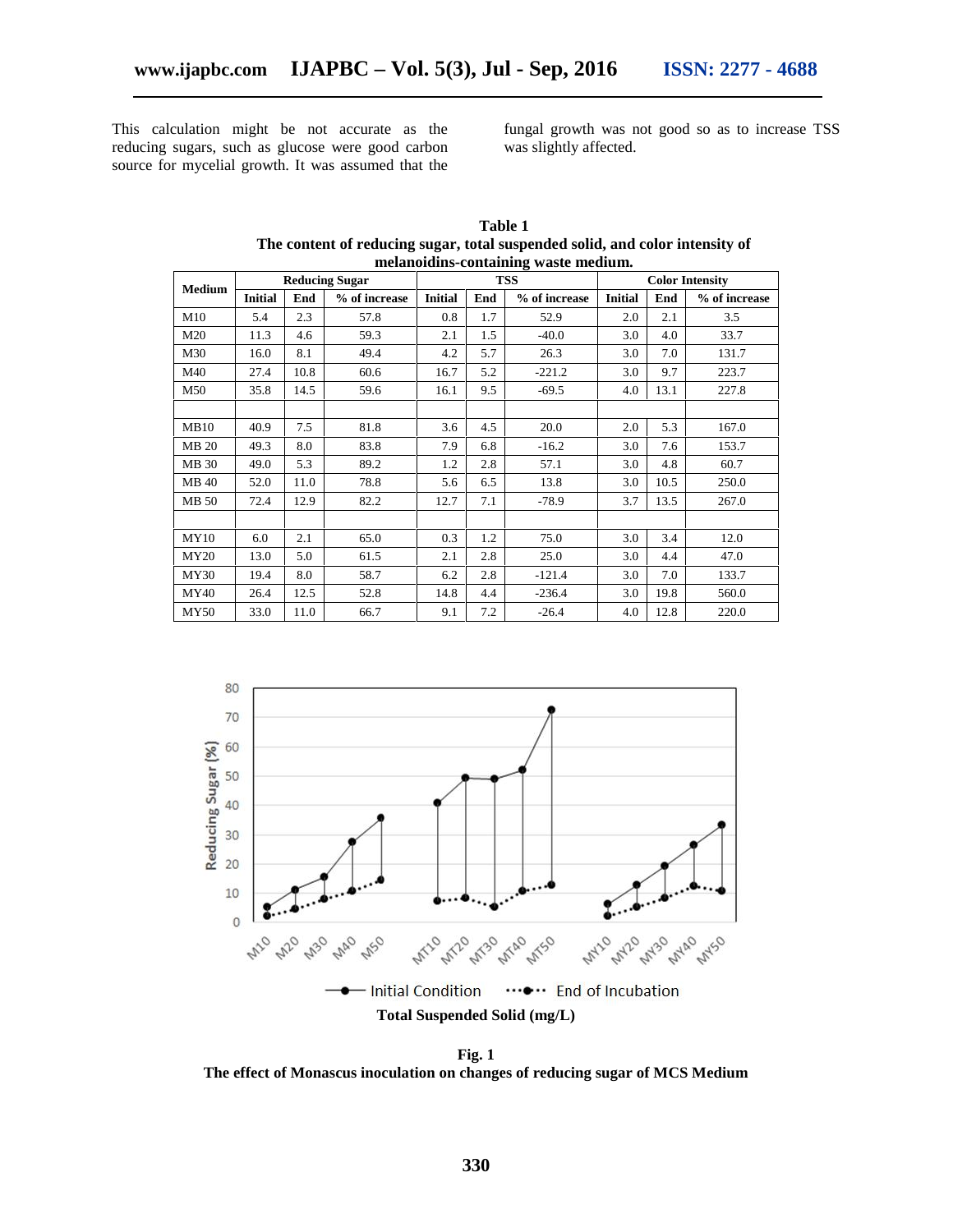|               |                |                             |         | <u>rencue produccu by homascas parparcas.</u> |                |                             |  |
|---------------|----------------|-----------------------------|---------|-----------------------------------------------|----------------|-----------------------------|--|
| <b>MCW</b>    |                | <b>Red Pigment</b>          |         | <b>Yellow pigment</b>                         | pН             |                             |  |
| <b>Medium</b> | <b>Initial</b> | End of<br><b>Incubation</b> | Initial | <b>End of Incubation</b>                      | <b>Initial</b> | End of<br><b>Incubation</b> |  |
| M10           | 1.81           | 1.76                        | 3.97    | 4.03                                          | 6.53           | 7.7                         |  |
| M20           | 4.06           | 3.43                        | 8.44    | 7.74                                          | 6.59           | 7.5                         |  |
| M30           | 6.41           | 5.98                        | 13.51   | 13.11                                         | 6.57           | 8.0                         |  |
| M40           | 9.75           | 8.38                        | 19.6    | 17.65                                         | 6.5            | 8.1                         |  |
| M50           | 16.14          | 11.66                       | 27.76   | 22.99                                         | 6.57           | 8.3                         |  |
|               |                |                             |         |                                               |                |                             |  |
| <b>MT10</b>   | 1.81           | 1.76                        | 4.51    | 4.72                                          | 6.17           | 8.3                         |  |
| MT20          | 4.06           | 3.43                        | 8.41    | 9.28                                          | 6.53           | 8.4                         |  |
| <b>MT30</b>   | 6.41           | 5.98                        | 12.33   | 14.44                                         | 6.58           | 8.3                         |  |
| <b>MT40</b>   | 9.75           | 8.38                        | 19.14   | 18.98                                         | 6.2            | 8.4                         |  |
| MT50          | 16.14          | 11.66                       | 25.47   | 23.36                                         | 6.39           | 8.4                         |  |
|               |                |                             |         |                                               |                |                             |  |
| MY10          | 2.25           | 2.08                        | 5.44    | 4.5                                           | 7.35           | 8.3                         |  |
| MY20          | 4.57           | 3.75                        | 9.25    | 8.58                                          | 6.73           | 8.6                         |  |
| MY30          | 5.84           | 5.97                        | 12.45   | 13.14                                         | 6.55           | 8.5                         |  |
| MY40          | 9.9            | 9.08                        | 20.08   | 18.03                                         | 6.16           | 8.4                         |  |
| MY50          | 11.8           | 11.43                       | 22.3    | 22.24                                         | 6.47           | 8.7                         |  |

**Table 2 Pigment produced by** *Monascus purpureus***.**



**The Effect of Monascus Inoculation on Changes of Total Suspended Solid and Color Intensity of Melanoidins-Containing Waste Solution**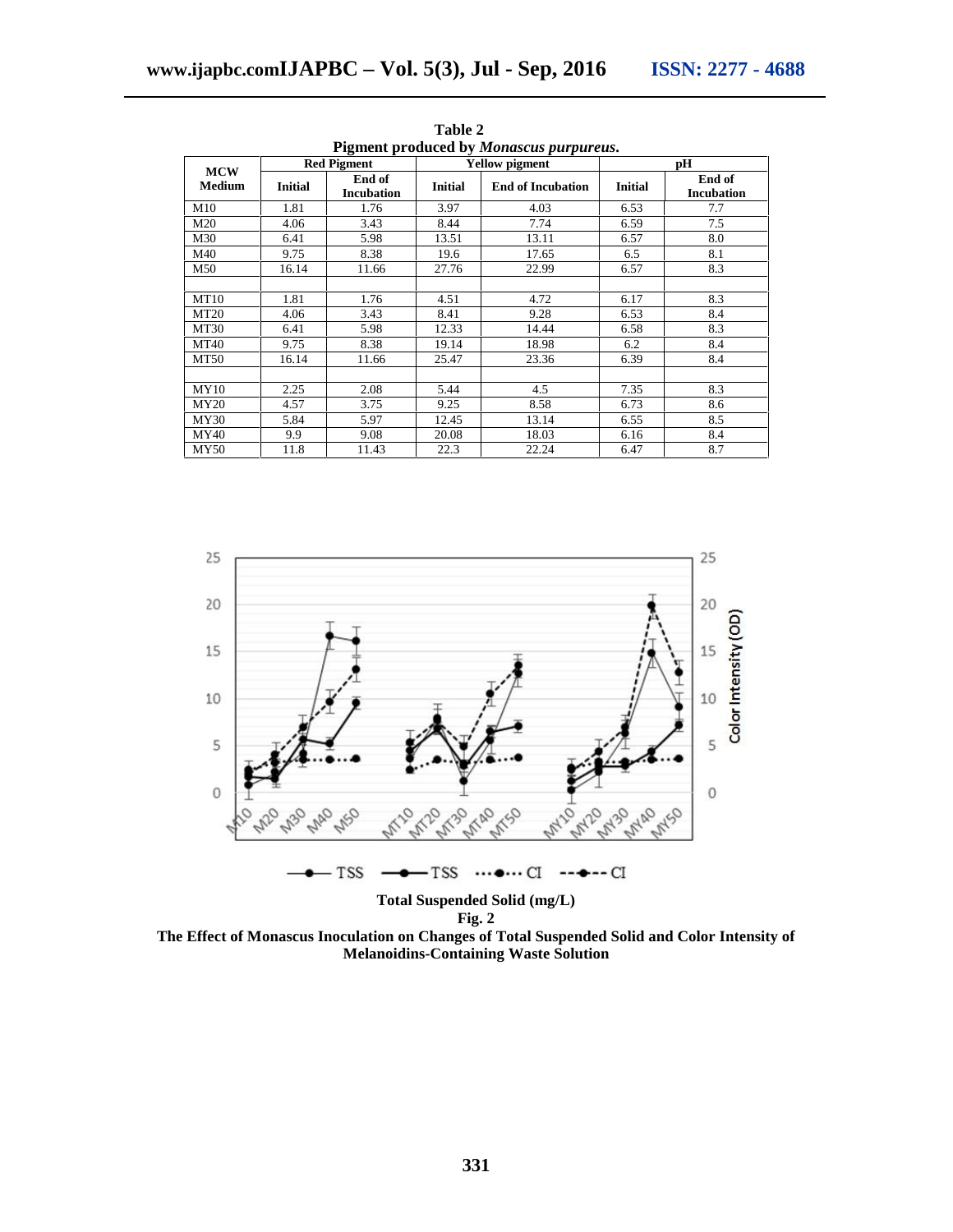

**The Effect MCW Medium on Color Intensity Fig Intensity**

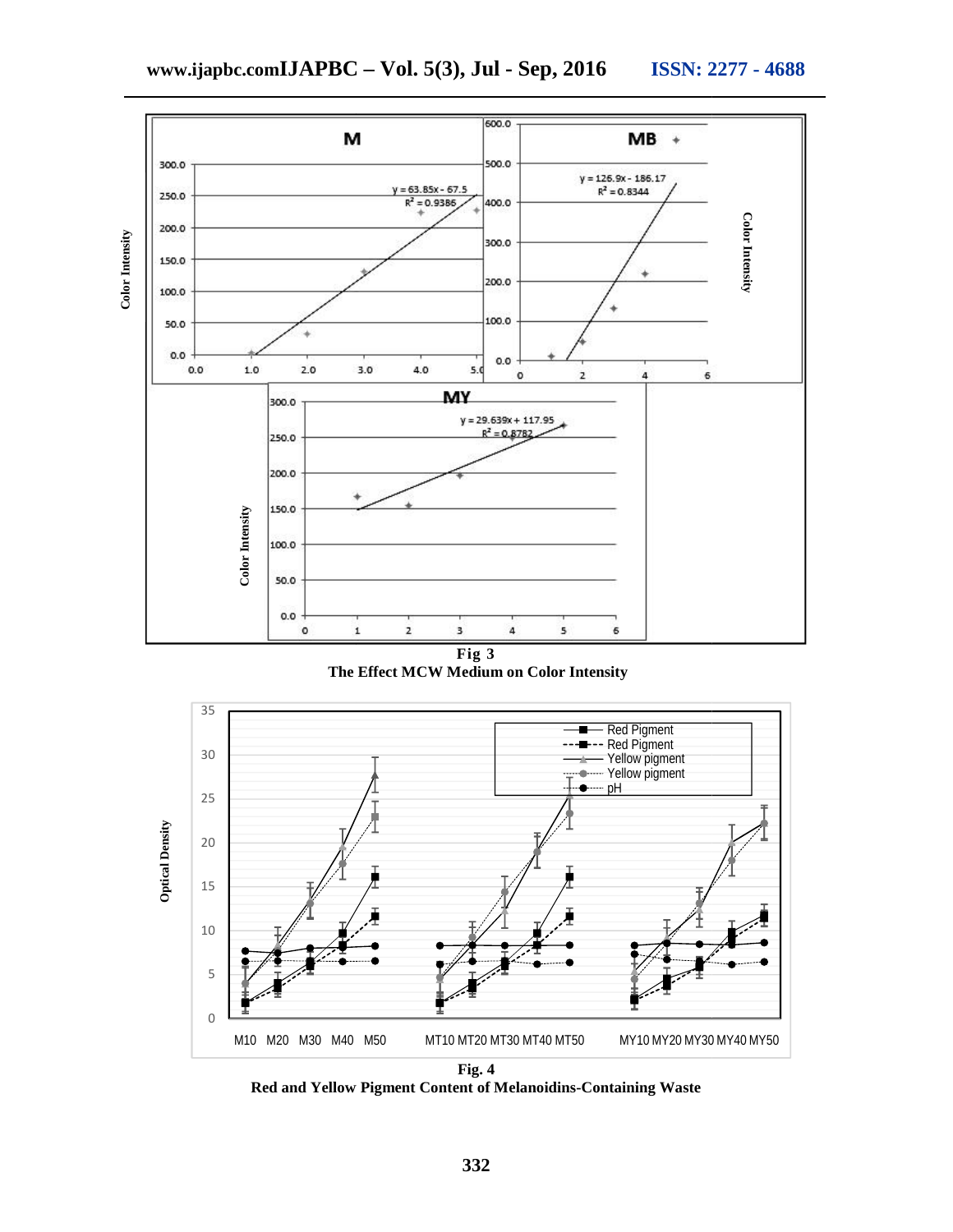The Total suspended solid (TSS) of MCS solution (M, MT, MY) varied but tended to decrease. The color intensity of all MCS solution was increase. While the color intensity increases. The comparison of treatment amongst M, MT and MYP as shown in Figure 1, it seemed that although the content of reducing sugars differ very large but at the end of the incubation period will be obtained by the chemical properties of MCW can be considered similar, as reducing sugar content, TSS, color intensity, pH were not much different from the figure, almost the same.

As the color intensity of all MCS solution was increase, calculation of the correlation with TSS was also calculated and met with coefficient of 0,662338. So, there is positive correlation between TSS and CI.

The color intensity increase represented no decolorization. Although it was also an indication the fungal activity, but It showed that the fungus did not degrade melanoidins but in contrary it added such colorization. These results was in contrast to a report which confirms that a reducing sugar can actually activate the enzymes that degrade melanoidins; Reducing sugars such as glucose and sucrose are suitable for wastewater decolorization dye which has a major melanoidins by fungi Basidiomisetes<sup>7</sup>. The decolorization relates to two types of enzyme activity of intracellular enzymes that are activated by dependency and lack of dependence on the presence of sugars and enzymes which are mainly induced by melanoidins<sup>7</sup>.

The results of measurements did show the production of red and yellow pigments by *M. purpureus* of all MCS medium (Table 2 and Fig 3). Generally, glucose is considered as the best carbon source for formation of pigment  $5,6$ . Therefore, the possibility of no pigments production was caused by degradation at high pH level or by light. *Monascus* pigments are also known unstable towards light which caused rapid degradation of these metabolites<sup>5</sup>.

Biological treatment by using fungi including Aspergillusniger for decolorization was reported<sup>8</sup>. Decolorization of anaerobically biodigested distillery effluent was mainly composed by melanoidins reported effective by *Aspergillus niger* after pretreatment with alum. This treatment considered a feasible alternative<sup>8</sup>.

As microbial enzymes including laccase are able to degrade persistent molecules in contrary to the conventional biological process, their immobilization to overcome the loss of enzyme activity during catalysis of the process, is often a successful strategy<sup>9</sup>. Decolorization of melanoidins by covalently immobilized laccase by 47 % decolorization in 6 h at pH 4.5 and  $28^{\circ}C^{10}$ . Moreover, 90 % decolorization was achieved after a

comprehensive treatment scheme integrating enzymatic, microbial and membrane filtration steps $^{10}$ . Similar work by using laccase was reported. After laccase was covalently immobilized on alumina or controlled pore glass-uncoated particles, degradation of simulated molasses wastewaters was effectively reached after 48 h by 74% and 71%, respectively. Degradation of baker's yeast effluents was also effectively reached by immobilized laccase on glass by 68% within 24 h at pH 4.5 and 28 °C for a melanoidin solution 1%  $v/v^{11}$ .

Meanwhile, treatment MCW by coagulants itself was investigated<sup>11</sup>. Decolorization by 92.7% reached after treated by ferric chloride which indicated a preferential removal of high-molecular-weight melanoidins over low weight melanoidins $11$ . However, improvement of biodegradability of the treated effluent for it to be reused as dilution water for anaerobic digestion was needed  $11$ .

# **CONCLUSION**

Inoculation of *Monascus purpureus* NGK was not effective on the removal of the primary color materials, melanoidins-containing waste (MCW). It is suggested that more nutritional or chemical addition including treatment pH medium was needed to optimize the growth of *Monascus purpureus* so as to degraded and decolorize MCW also to produce its pigments might be achieved.

# **ACKNOWLEDGEMENT**

Author thanks Rita Dwi Rahayu sincerely for her invaluable assistance during technical analysis.

# **REFERENCES**

- 1. Arimi MM, Zhang Y, Gotz G, Kiriamiti K, Geisen SU.Antimicrobial colorants in molasses distillery wastewater and their removal technologies. Int. Biodeterior. Biode grad. 2014;87: 34–43.
- 2. Coca M, Garcı́ MT, González G, Peña M, Garcı́ JA. Study of coloured components formed in sugar beet processing. Food chemistry, 2004;86(3):421-33.
- 3. Sirianuntapiboon S, Chairittanawan K, Ohmomo S. Removal of colored substances from molasses waste-water by biological treatment systems combined with chemical treatment. *Jarq,*1998;32(3): 211-216.
- 4. Chandra R, Naresh R, Rai V. Melanoidins as major colourant in sugarcane molasses based distillery effluent and its degradation. *Bioresour. Technol,* 2008; 99(11)**:** 4648–4660.
- 5. Broder CU, Koehler PE.1980. Pigments production by *Monascus purpureus* with regard